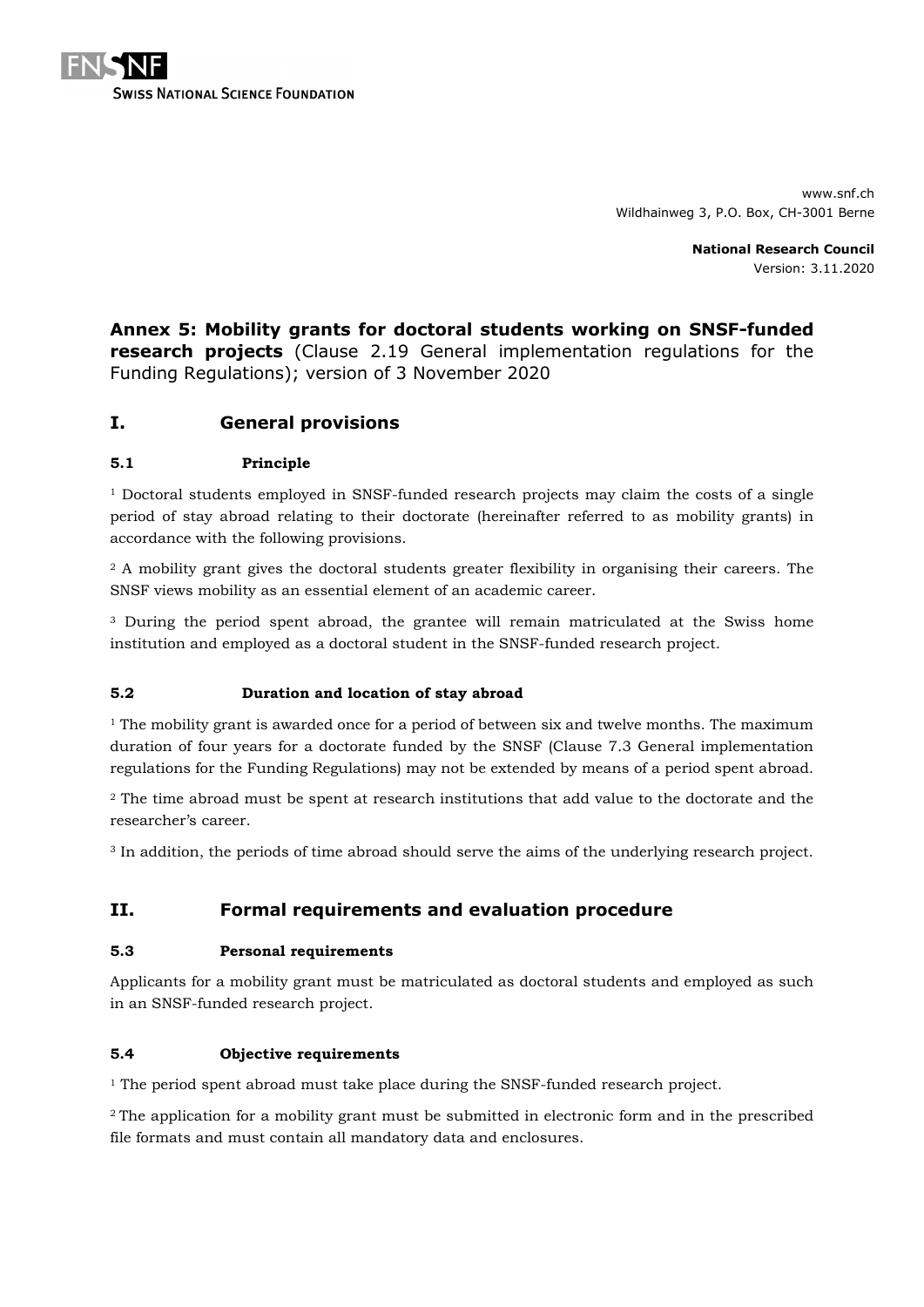The mandatory enclosures include, in particular:

- a. a detailed budget for the additional costs;
- b. confirmation in which the host institution guarantees provision of the necessary specialist support and access to infrastructure.

## **5.5 Submission of applications and deadlines**

 $1$  The applications must be submitted electronically using the mySNF web platform by the head of the project funded by the SNSF.

<sup>2</sup> The applications must be submitted no later than two months before the start of the period abroad. Clause 1.15 of the General implementation regulations for the Funding Regulations applies accordingly with regard to the timely submission of applications.

<sup>3</sup> Applications for a mobility grant may be submitted at any time during a research project funded by the SNSF. Consequently, applications may be submitted from the day on which the SNSFfunded research project begins and no later than eight months before the project end date.

#### **5.6 Non-consideration**

The SNSF does not consider applications that fail to meet the formal requirements specified in sections 5.3-5.5.

#### **5.7 Evaluation procedure[1](#page-1-0)**

<sup>1</sup> Provided the requirements pursuant to Clauses 5.3 and 5.4 are met, the SNSF will assess whether the mobility stay is warranted. This is the case if the stay in question adds value to the applicant's doctoral thesis and research career.

<sup>2</sup> The SNSF may reject the application or lower the requested amount should the stay be deemed unwarranted or only partially warranted.

# **III. Eligible costs**

#### **5.8 Costs and supplementary grants**

<sup>1</sup> The doctoral students may claim the following costs:

- a. travel expenses for the trip to and from the host institution. As a general rule, the cheapest mode of transport should be selected (train, bus, economy class). The travel expenses of accompanying family members (partner, children) will also be paid provided that these members of the doctoral student's family are staying for the full period abroad;
- b. costs incurred while abroad (accommodation costs, matriculation and infrastructure fees at higher education institutions abroad, e.g. library fees);
- c. a grant for participation in scientific conferences that are relevant to the doctoral student's own research and cannot be financed through the research project.

<sup>2</sup> No research costs may be claimed.

-

<span id="page-1-0"></span><sup>1</sup> Amended based on the decision of the Presiding Board of the National Research Council of 3 November 2020, in force as of 1 January 2021.